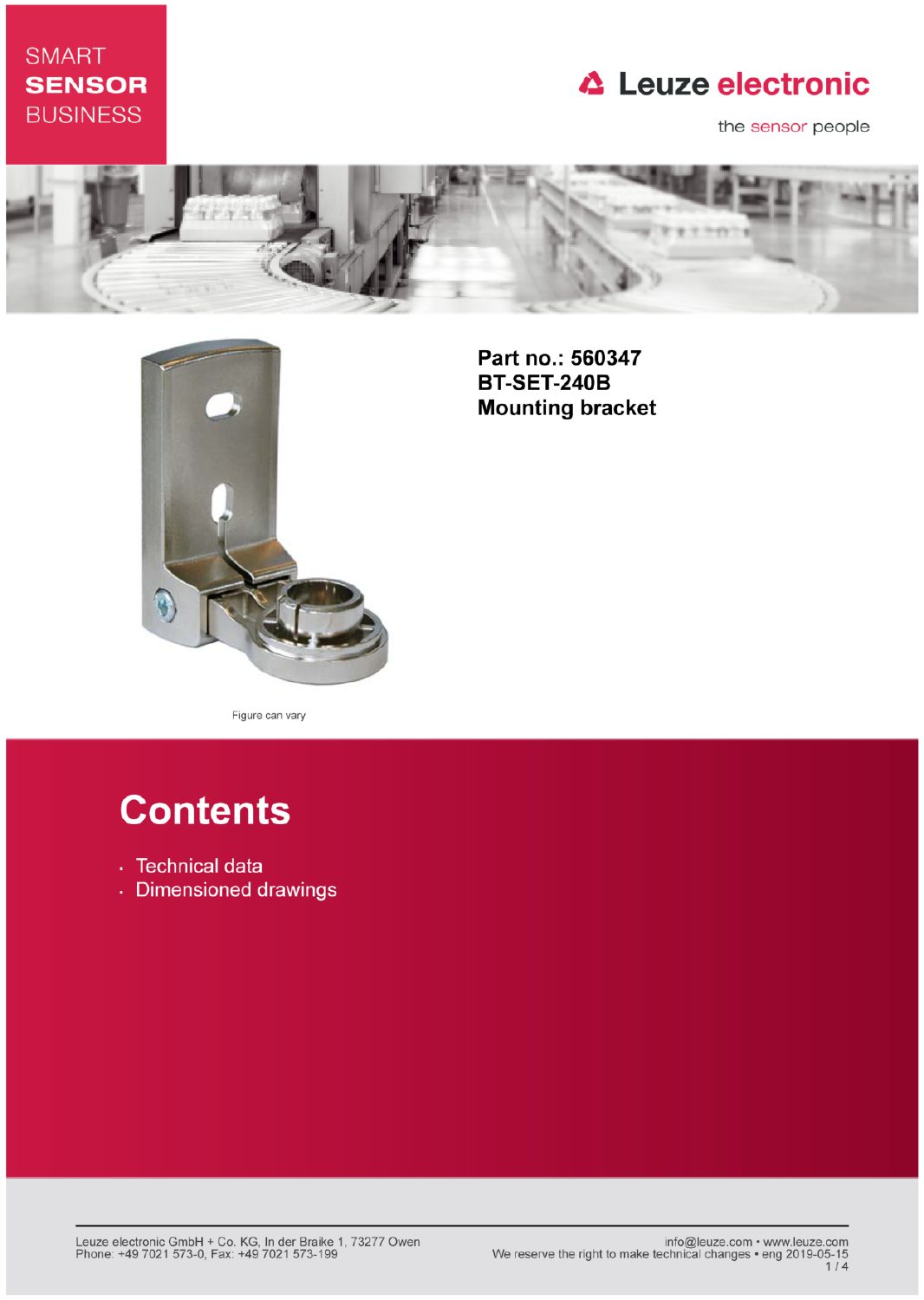## Part no.: 560347 – BT-SET-240B – Mounting bracket

#### **Technical data**

| <b>Basic data</b> |                                                     |
|-------------------|-----------------------------------------------------|
| Suitable for      | MLD 500, MLD 300 multiple light beam safety devices |
|                   |                                                     |

| <b>Mechanical data</b>       |                       |
|------------------------------|-----------------------|
| Type of fastening, at system | Through-hole mounting |
| Type of fastening, at device | Clampable             |
| Type of mounting device      | Turning, 240°         |
| Mounting device material     | Metal                 |
|                              |                       |
| <b>Classification</b>        |                       |

| Customs tariff number | 73269098 |
|-----------------------|----------|
|                       |          |
| eCl@ss 8.0            | 27279202 |
| eCl@ss 9.0            | 27273701 |
| ETIM 5.0              | EC003015 |
| ETIM 6.0              | EC003015 |

### **Dimensioned drawings**

All dimensions in millimeters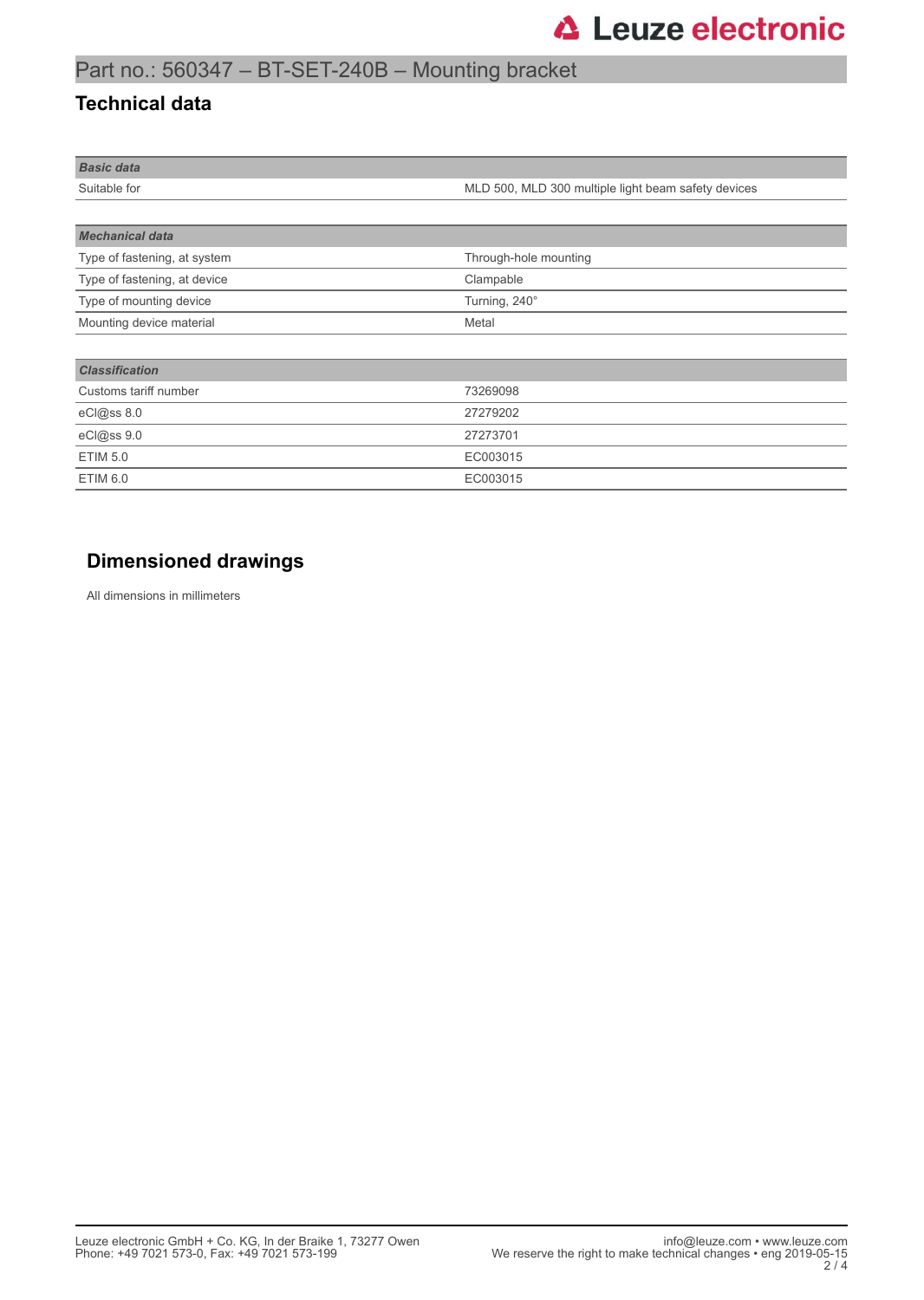#### BT-SET-240B swivel mount





a M6 screw